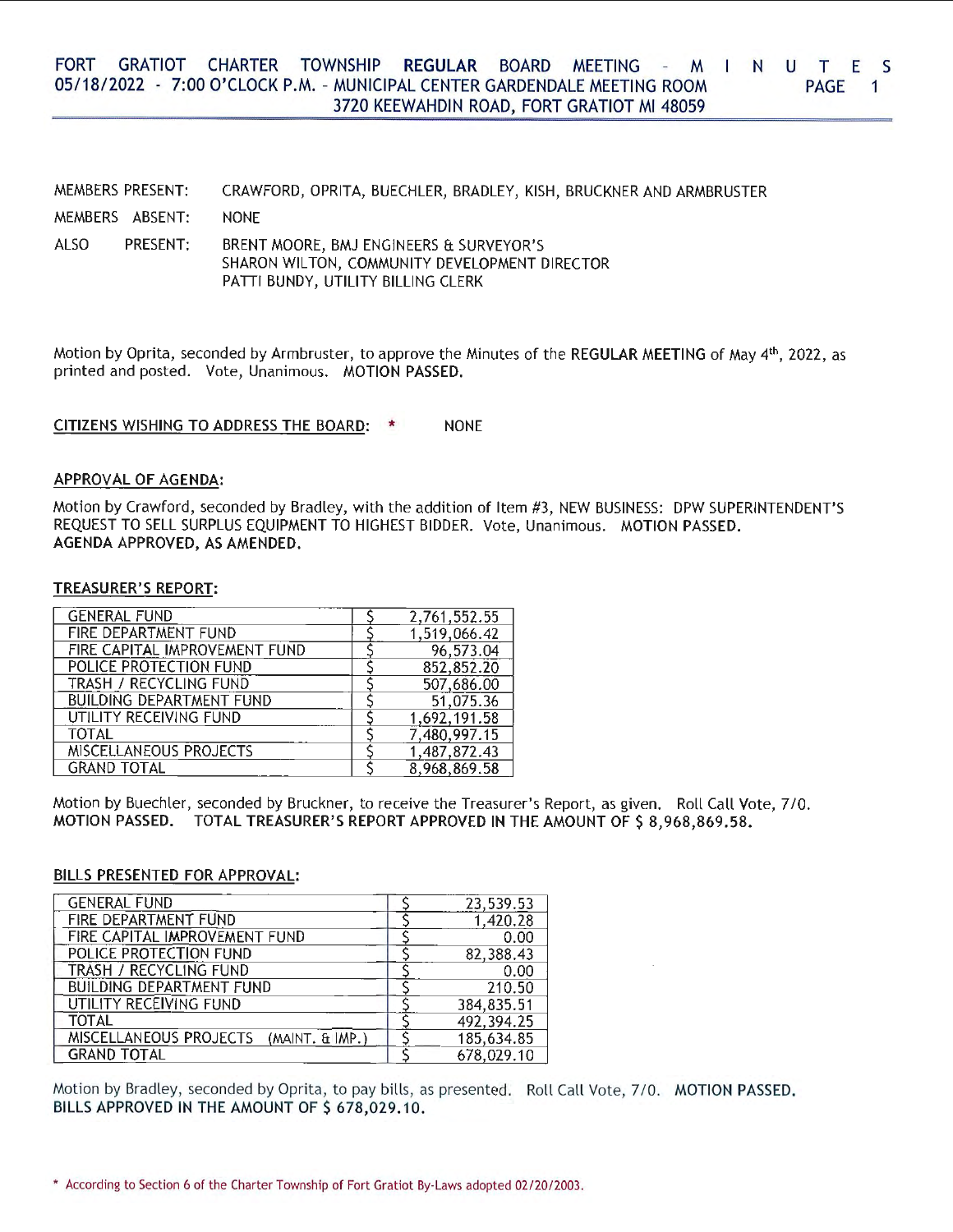#### FORT GRATIOT CHARTER TOWNSHIP REGULAR BOARD MEETING - M I N U T E S 05/18/2022 - 7:00 O'CLOCK P.M. - MUNICIPAL CENTER GARDENDALE MEETING ROOM 3720 KEEWAHDIN ROAD, FORT GRATIOT Ml 48059 PAGE 2

# **SHERIFF DEPARTMENT REPORT:** Given by representative of Sheriff Department: Captain Pohl

Total Calls for Service for the month of March, 2022, (355). Number of Patrol Hours, (1116). 3 Animal Complaint; 5 Assault & Battery; 29 Assist Other Depts.; 86 Assist Public; 27 B&E/ Alarm; 2 B&E/Building & Vehicle; 11 Disorderly Persons; 14 Domestic Assault; 6 Fraud; 8 Harassment & Threats; 5 Juvenile Matter; 10 Larceny; 2 MDOP; 3 Pl Traffic Crash; 25 PD Traffic Crash; 7 Retail Fraud; 1 Sex Offense; 2 Stolen Vehicle; 16 Suspicious Incidents; 3 Trespasser; 90 Misc.: School Checks/Warrant Arrests/Followup/BOL, 911 Hang-ups, etc.; 160 Traffic Stops; 76 Tickets Issued.

Total Calls for Service for the month of April, 2022, (448). Number of Patrol Hours, (1080). 7 Animal Complaint; 4 Assault & Battery; 43 Assist Other Depts.; 133 Assist Public; 24 B&E/Alarm; 1 B&E/Building & Vehicle; 5 Disorderly Persons; 21 Domestic Assault; 9 Fraud; 9 Harassment & Threats; 5 Juvenile Matter; 5 Larceny; 2 MDOP; 2 Pl Traffic Crash; 26 PD Traffic Crash; 13 Retail Fraud; 1 Robbery; 1 Sex Offense; 29 Suspicious Incidents; 1 Trespasser; 107 Misc.: School Checks/Warrant Arrests/Follow-up/BOL, 911 Hang-ups, etc.; 124 Traffic Stops; 60 Tickets Issued.

## **CITIZENS WISHING TO ADDRESS THE SHERIFF:** \* **NONE**

**FIRE DEPARTMENT REPORT:** Total runs for the month of March, 2022, (126). 9 Fire; 100 Rescue/EMS; 5 Hazardous Condition (No Fire); 1 Service Calls; 6 Good Intent Calls; 5 False Alarm/False Call. Total Cost, \$22,623.15.

Total runs for the month of April, 2022, (141). 12 Fire; 104 Rescue/EMS; 7 Hazardous Condition (No Fire); 2 Service Calls; 8 Good Intent Calls; 8 False Alarm/False Call. Total Cost, \$24,904.65.

**BUILDING DEPARTMENT REPORT:** Total permits issued for the month of March, 2022, (20). 9 Residential Addition/ Alteration/Repair (Val. 51,987); 3 Accessory Structure (Val. 172,800); 3 Fence (Val. 21,148); 1 Residential Demolition (Val. 7,500.00); 3 Commercial Addition/ Alteration/Repair (Val. 335,325); 1 Signs (Val. 10,800). Total Valuation, S 702,209.00. Total Fees, S 5,359.50.

Total permits issued for the month of April, 2022, (49). 3 New Homes (Val. 490.000); 27 Residential Addition/ Alteration/Repair (Val. 687,910); 8 Accessory Structure (Val. 74,744); 5 Deck/Porch (Val. 24,000); 5 Manufactured Mobile Home (Val. 30,000); 1 Misc. Zoning Compliance (Val. 2,000); 2 Commercial Addition/ Alteration/Repair (Val. 185,000); 5 Signs (Val. 65,106). Total Valuation, S 1,558,790.00. Total Fees, S 14,608.00.

PLUMBING/MECHANICAL INSPECTOR'S REPORT: Total permits issued for the month of March, 2022, (21). 6 Mechanical (3,499.00); 1 Plumbing (110.00). Total Fees, S 3,609.00.

Total permits issued for the month of April, 2022, (29). 21 Mechanical (13,300.00); 13 Plumbing (1,928.00). Total Fees, S 15,228.00.

**ELECTRICAL DEPARTMENT REPORT:** Total permits issued for the month of March, 2022, (15). Total Fees, 2,283.00.

Total permits issued for the month of April, 2022, (8). Total Fees, 11,025.00.

**ORDINANCE ENFORCEMENT OFFICER REPORT:** Total Complaints for the month of March, 2022, (18). 6 Blight; 1 RV Storage/Parking; 2 Sheriff's Dept.; 1 Snow Removal; 1 Unlicensed Vehicle; 7 Misc. Ordinance Violations. Total Hours, 29.5. Total Miles, 70.

Total Complaints for the month of April, 2022, (29). 19 Blight; 1 RV Storage/Parking; 1 Sheriff's Dept.; 6 Misc. Ordinance Violations; 2 Misc. Code Violations. Total Hours, 39. 5. Total Miles, 71.

## **CORRESPONDENCE:** NONE

Motion by Kish, seconded by Bradley, to accept Reports, as presented. Vote, Unanimous. **MOTION PASSED.** 

| <b>PUBLIC HEARING(S):</b> | <b>NONE</b> |
|---------------------------|-------------|
|---------------------------|-------------|

**UNFINISHED BUSINESS:** NONE